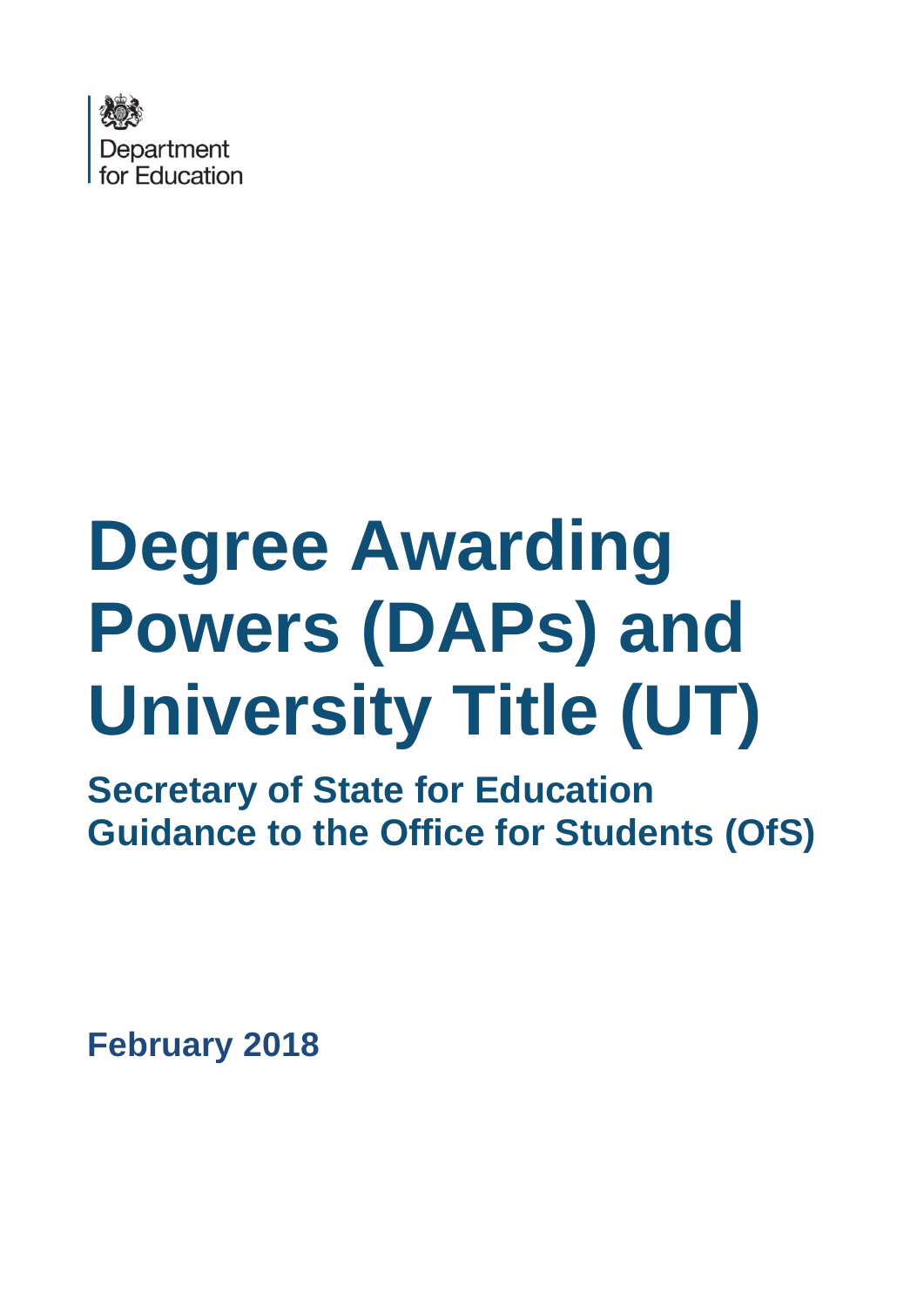# **Contents**

| Summary                                                                          | 3  |
|----------------------------------------------------------------------------------|----|
| About this guidance                                                              | 3  |
| What legislation does this guidance refer to?                                    | 3  |
| Introduction                                                                     | 4  |
| Degree Awarding Powers                                                           | 5  |
| DAPs for providers with a three-year track record of delivering higher education | 6  |
| Applications for New Degree Awarding Powers (New DAPs)                           | 8  |
| Consideration of applications for all types of DAPs                              | 10 |
| Time-limited DAPs and making time-limited DAPs indefinite                        |    |
| Review of the DAPs regime                                                        | 10 |
| University Title                                                                 | 11 |
| Revocation                                                                       |    |
| Further information                                                              |    |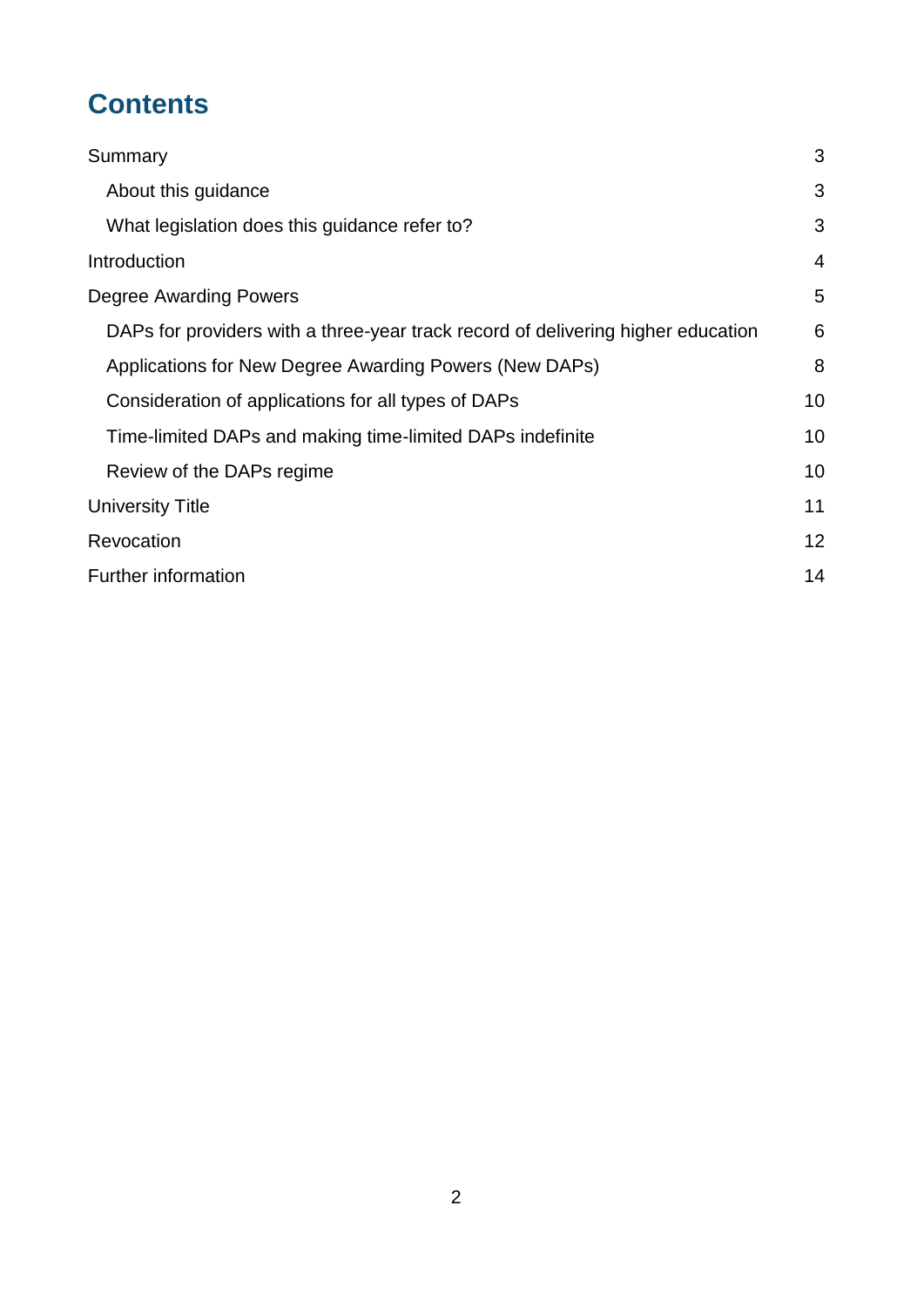# <span id="page-2-0"></span>**Summary**

## <span id="page-2-1"></span>**About this guidance**

This is guidance from the Secretary of State for Education to the Office for Students (OfS) on the criteria and processes for Degree Awarding Powers (DAPs) and University Title (UT), following the consultation that ran from October to December 2017.

The Department has produced this high-level guidance on the new criteria and processes for the different types of DAPs authorisations; eligibility criteria for both DAPs and UT; and revocation and variation actions, which the OfS is under a duty to have regard to when exercising its functions.

## <span id="page-2-2"></span>**What legislation does this guidance refer to?**

- Higher Education and Research Act 2017
- Teaching and Higher Education Act 1998
- Further and Higher Education Act 1992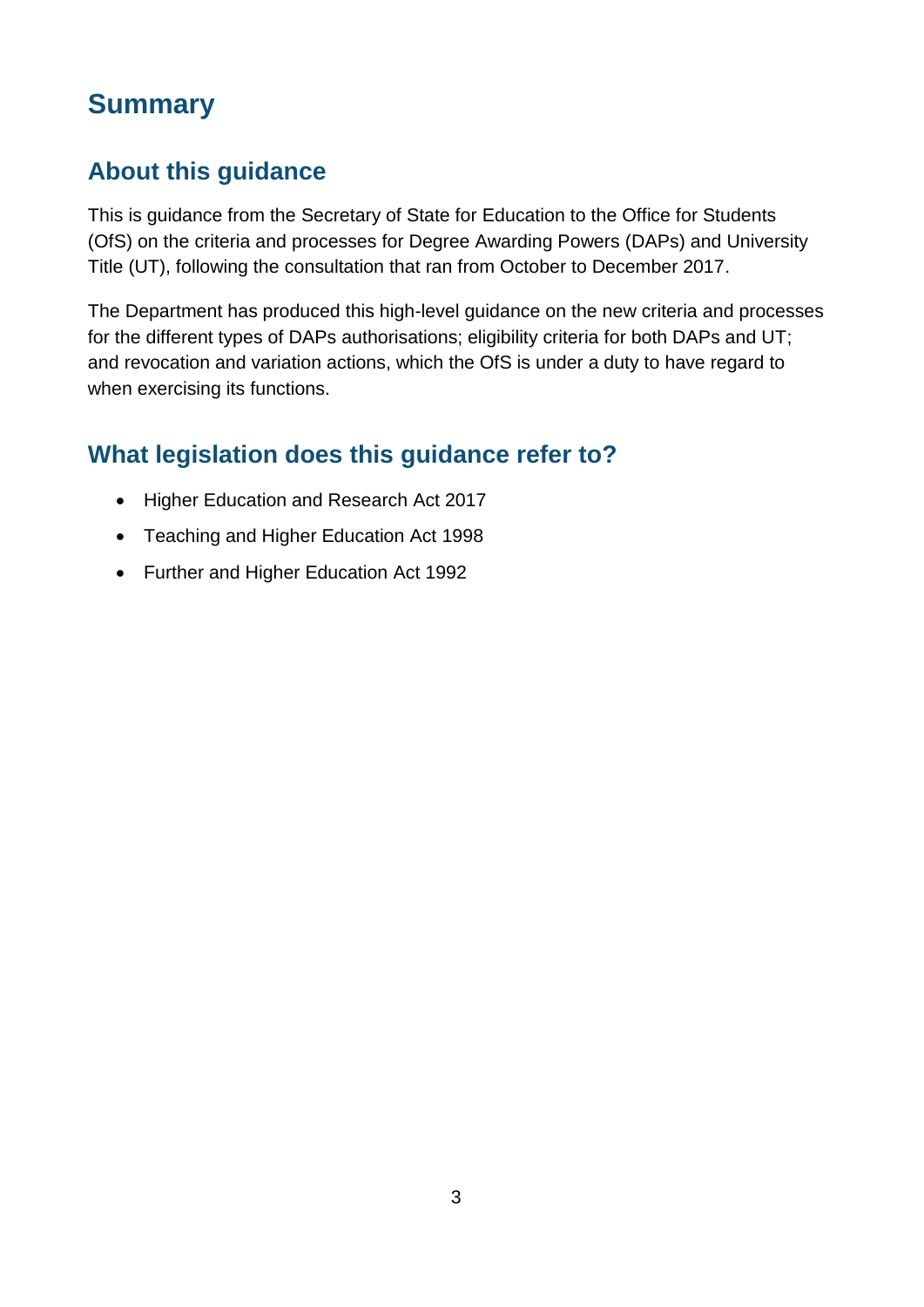# <span id="page-3-0"></span>**Introduction**

We have consulted on proposed new detailed criteria and processes for DAPs and UT, following the reforms set out in the 2016 white paper "Success as a Knowledge Economy" and the Higher Education and Research Act 2017 ("HERA").

The reforms are designed to make it simpler and quicker for providers to enter the higher education market, but only if they can demonstrate they have the potential to deliver high quality provision.

The consultation, which ran from October to December 2017, set out the proposals for the different types of DAPs authorisations; eligibility criteria for DAPs and UT; and the revocation and variation actions the OfS can take.

Under section 75 of HERA, the OfS is required to publish a regulatory framework, which will set out the detailed criteria and processes providers must meet and undergo in order to obtain DAPs or UT.

The following is high-level guidance under s.2(3) HERA, s.77(3A) and (3B) Further and Higher Education Act 1992, and s.39(5A) Teaching and Higher Education Act 1998, which has been determined following the consultation, and which the OfS is under a duty to have regard to when exercising its functions.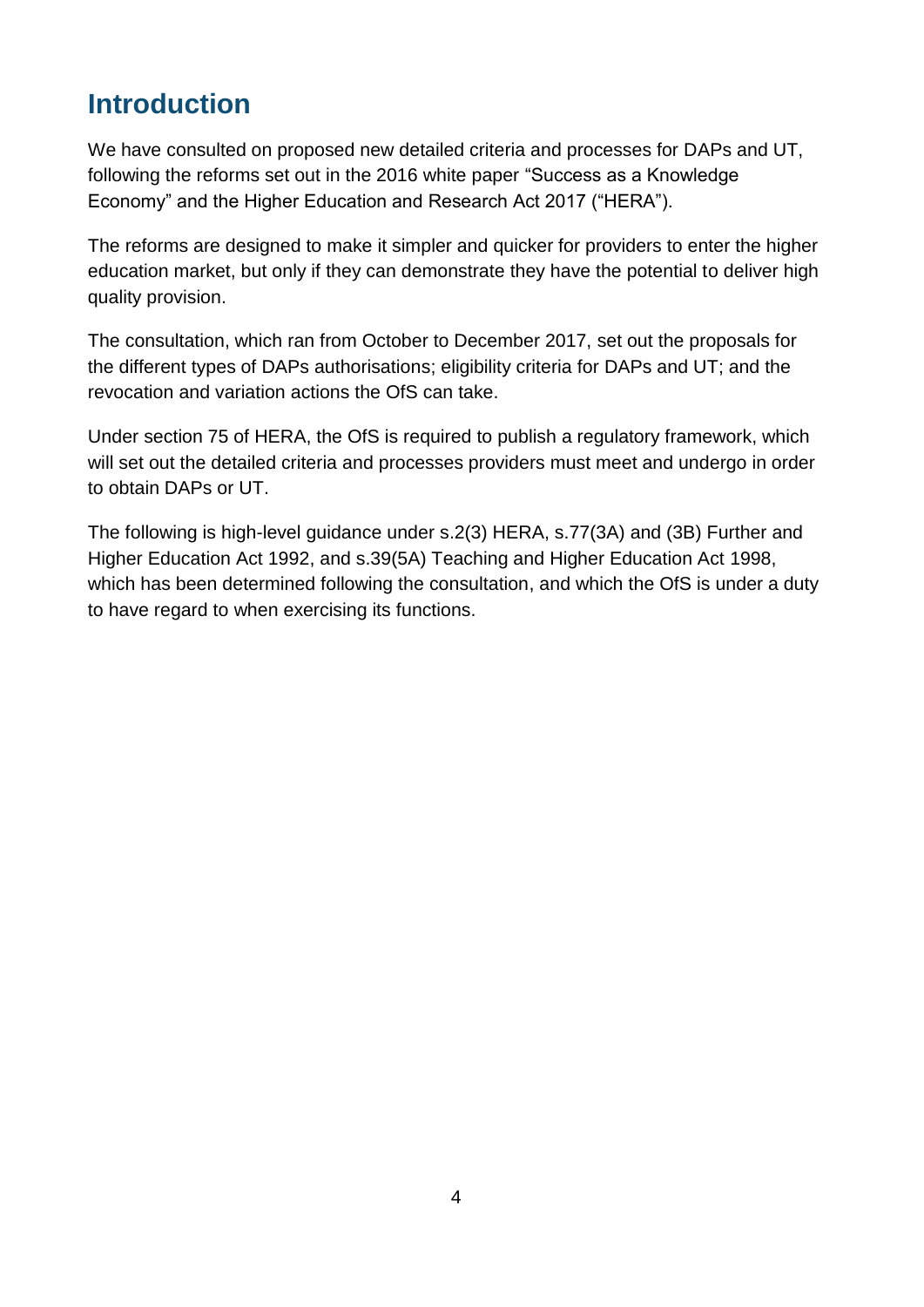# <span id="page-4-0"></span>**Degree Awarding Powers**

The OfS should set out the criteria and processes for providers who wish to apply for the following types of DAPs (in line with sections 42 and 43 of HERA):

- a. Foundation degrees only
- b. Up to and including Bachelor degrees (level 6) and all taught awards, and/or
- c. Research awards

It should be possible to apply for these powers either for all subjects, or on a subject specific basis.

With the exception of Research awards, it should be possible to apply for all of these types of DAPs either on a full basis (for providers with a track record of delivering higher education at this level for at least three years) or on a probationary basis (New DAPs).

The new criteria and processes should apply for DAPs applications submitted on or after 1 April 2018, in order to replace current guidance issued by the Department for Education, which will cease to have effect after 31 March 2018<sup>1</sup>.

The OfS should have regard to the following factors before granting the different types of DAPs:

- In order to apply successfully for authorisation to grant awards, the applicant must be a registered higher education provider (or intend to become such a provider, in the case of New DAPs)
- To inform its decisions concerning the authorisation, variation, or in some cases revocation, of DAPs, the OfS must seek advice from the designated quality body (DQB) regarding the quality of and the standards applied to the higher education provided by the applicant.<sup>2</sup>

If, following advice from the DQB, and any other relevant advice, the OfS was satisfied that these requirements were met, a DAPs order to confer authorisation to grant taught awards should be made.

1

<sup>1</sup> This guidance will still be relevant for applications received up to 31 March 2018, and for existing DAPs

holders, until the OfS's new regulatory framework comes fully into force in August 2019.

<sup>2</sup> Under section 46 of HERA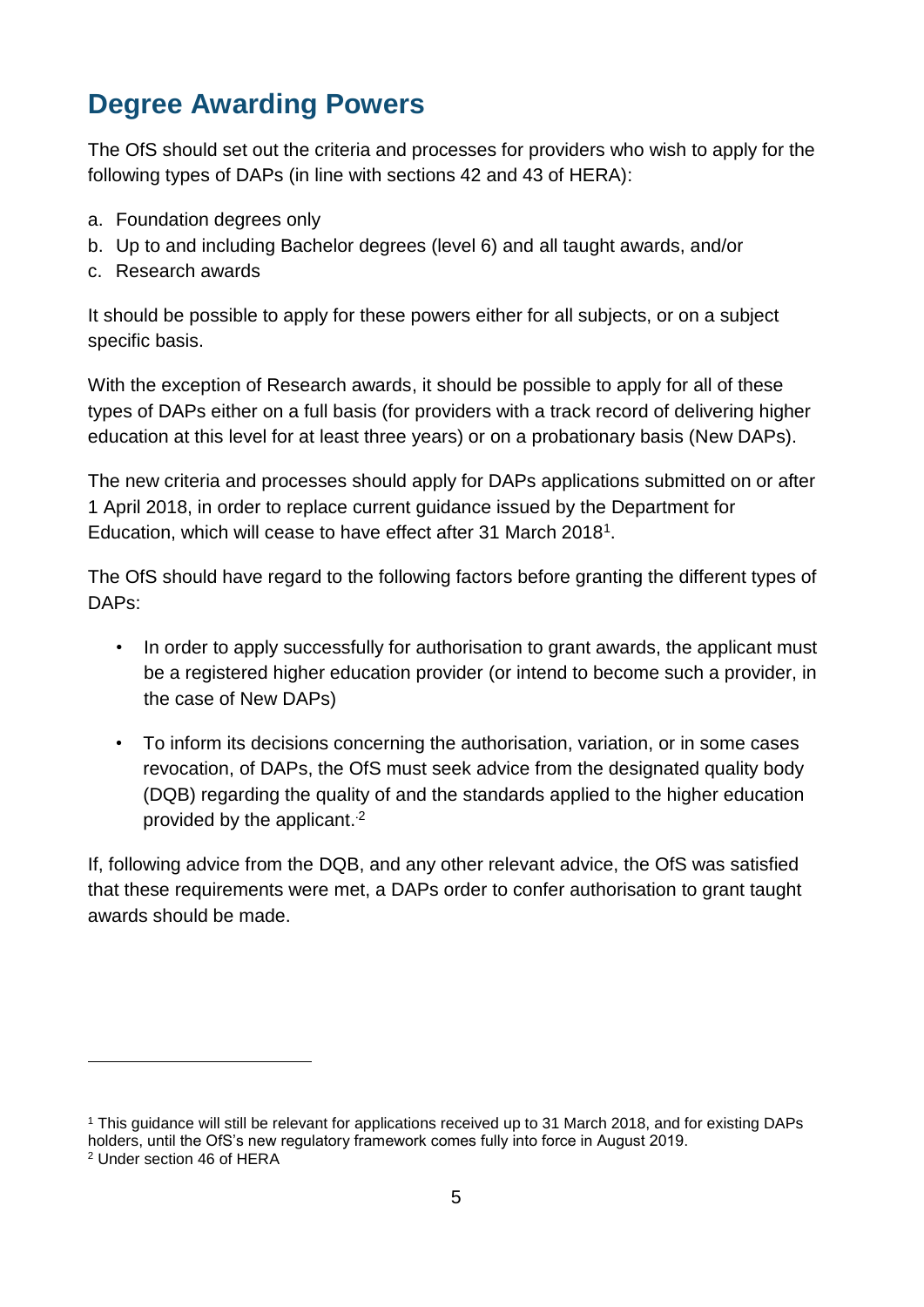## <span id="page-5-0"></span>**DAPs for providers with a three-year track record of delivering higher education**

#### *a. Foundation degrees only*

Foundation degrees sit at level 5 of the Framework for Higher Education Qualifications (FHEQ).

Only registered higher education providers who are also English further education providers may obtain a foundation degree only authorisation.

The application must include a separate statement on progression, demonstrating that the organisation has agreed, and is promoting, clear progression routes for learners wishing to proceed to a course of higher-level study on completion of the foundation degree.

In order to apply for full authorisation, the provider should currently have had no fewer than three consecutive years' experience immediately preceding the year of application, of delivering higher education courses at a level at least equivalent to level 5 of the FHEQ.

*b. Up to and including Bachelor only degrees (level 6) and all taught awards (level 7)*

Taught awards sit at levels 6 and 7 of the FHEQ.

Providers should be able to apply for a full authorisation to grant taught awards on an unrestricted basis (at levels 6 and 7) or for Bachelor only taught powers (at level 6).

The OfS should put in place the following criteria for providers applying for full authorisation to grant taught awards:

- The provider must have had no fewer than three consecutive years' experience, immediately preceding the year of application, of delivering higher education courses in England at a level at least equivalent to level 6 of the FHEQ
- The provider must normally have the majority of their higher education students on study programmes at level 6 (or above) of the FHEQ

The OfS should set out the calculation used to determine whether the applicant meets the criterion for the 'majority' of higher education students to be studying at level 6 (or above).

For providers applying for an authorisation for Bachelor DAPs, the OfS should adopt a more flexible approach to the requirement concerning the majority of students studying on level 6 programmes.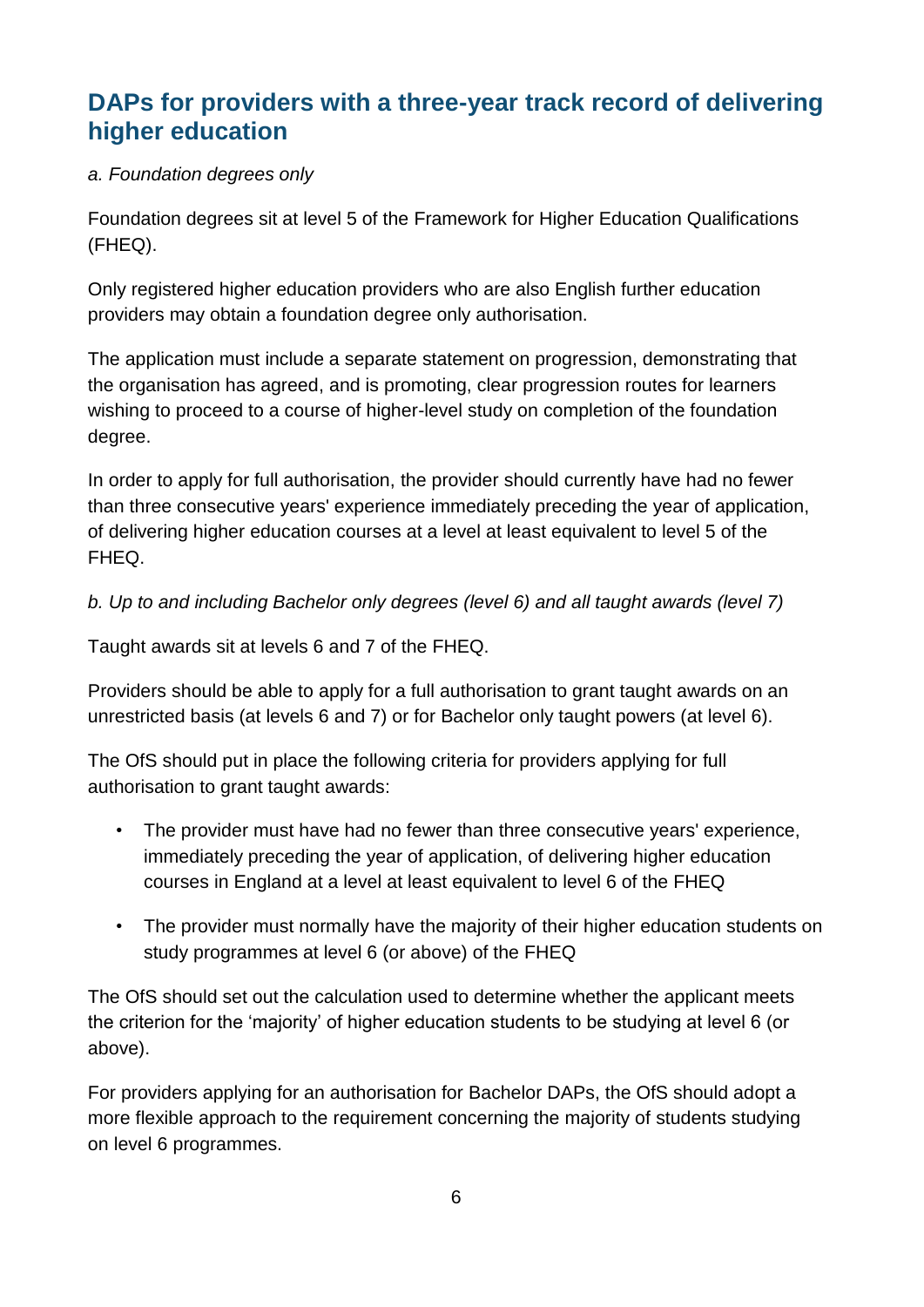The OfS may consider applications from providers who do not meet this requirement upon consideration of factors, including (but not limited to) the number of level 6 courses delivered by the provider; the overall number of students studying on level 6 courses; the number or proportion of higher education students who progress onto level 6 courses; and the views of the applicants' validating partner(s).

Providers authorised to grant DAPs should be authorised to grant all awards of an equivalent or lower level on the FHEQ that fall within the definition of taught awards set out in section 42(3) of HERA.

#### *c. Research awards*

Research awards are defined in section 42(3) of HERA.

These include Doctoral Degrees that sit at level 8 and Research Master's Degrees that sit at level 7 of the FHEQ.

Providers wishing to apply to award their own research degrees may already hold DAPs for taught awards, or apply for such DAPs and Research DAPs (RDAPs) concurrently. Providers already authorised to grant taught awards and who wish to subsequently apply for RDAPs, should be required to provide evidence that they satisfy all the criteria for authorisation to grant taught awards and that they are continuing to meet these criteria.

If an applicant authorised to make taught awards in specific subjects then applied for authorisation to grant unrestricted research awards, the OfS should satisfy itself that the applicant could satisfy the DAPs criteria for unrestricted taught awards as part of its consideration of an application for authorisation to grant unrestricted research awards.

A supplementary set of criteria that would apply in the event that a provider wished to be only awarded research degrees, should also be developed. This option may interest specialist research institutions, for example.

This supplement to the DAPs criteria for research awards should include elements of the DAPs criteria for taught awards, particularly to ensure that academic governance arrangements are in place to safeguard the standards of higher education provision. However, these criteria should be streamlined and elements that are less relevant for research only providers should be removed.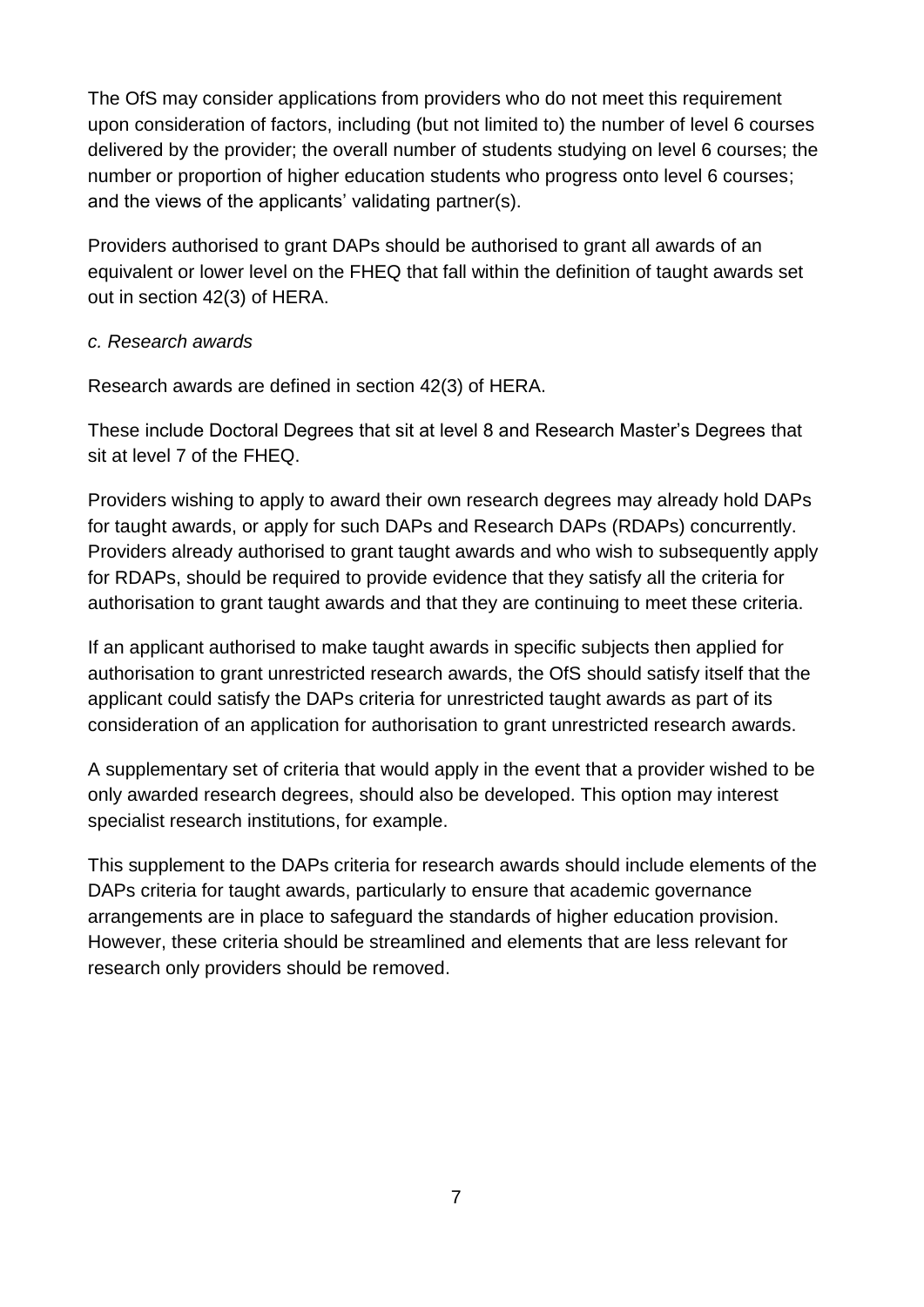## <span id="page-7-0"></span>**Applications for New Degree Awarding Powers (New DAPs)**

The OfS should publish detailed guidance setting out the criteria and processes for providers who wish to grant their own awards but do not have the required three-year track record and therefore wish to apply for DAPs on a probationary basis. Providers that do have the required track record, but prefer to apply for New DAPs, should be permitted to do so.

A provider should be able to apply for authorisation for New DAPs to grant the following taught awards on a probationary basis:

- a. Foundation (including subject specific)
- b. Bachelor (including subject specific)
- c. All Taught (i.e. taught awards of level 6 and 7, including subject specific)

As part of the process, the OfS should require providers to:

a. have or intend to have the majority of its higher education students on programmes at level 6 of the FHEQ or above, i.e. equivalent to bachelor level, or level 5 or above (for foundation DAPs only)

b. submit a probationary plan for approval

The probationary period for a provider with New DAPs should normally last for three years. If successful, the first full authorisation following the probationary period should be time-limited for three years (as for all new, Full DAPs).

The OfS should assess the readiness of an applicant to grant taught awards. Unlike applications for full authorisations, the assessment process should be forward looking in that the applicant would devise a probationary plan, which should be tested to determine whether it could set the appropriate academic standards and then maintain those standards for its higher education qualifications.

Once the New DAPs order has been made, the provider should be monitored by the OfS and the DQB through the probationary period, as it implements its probationary plan. As part of the monitoring process, the provider should undergo scrutiny by the DQB against the detailed Full DAPs criteria.

At the end of the probationary period, following advice from the DQB, the OfS should either:

a. determine that the provider has met the Full DAPs criteria and therefore the OfS should vary the authorisation in the DAPs order, in accordance with the statutory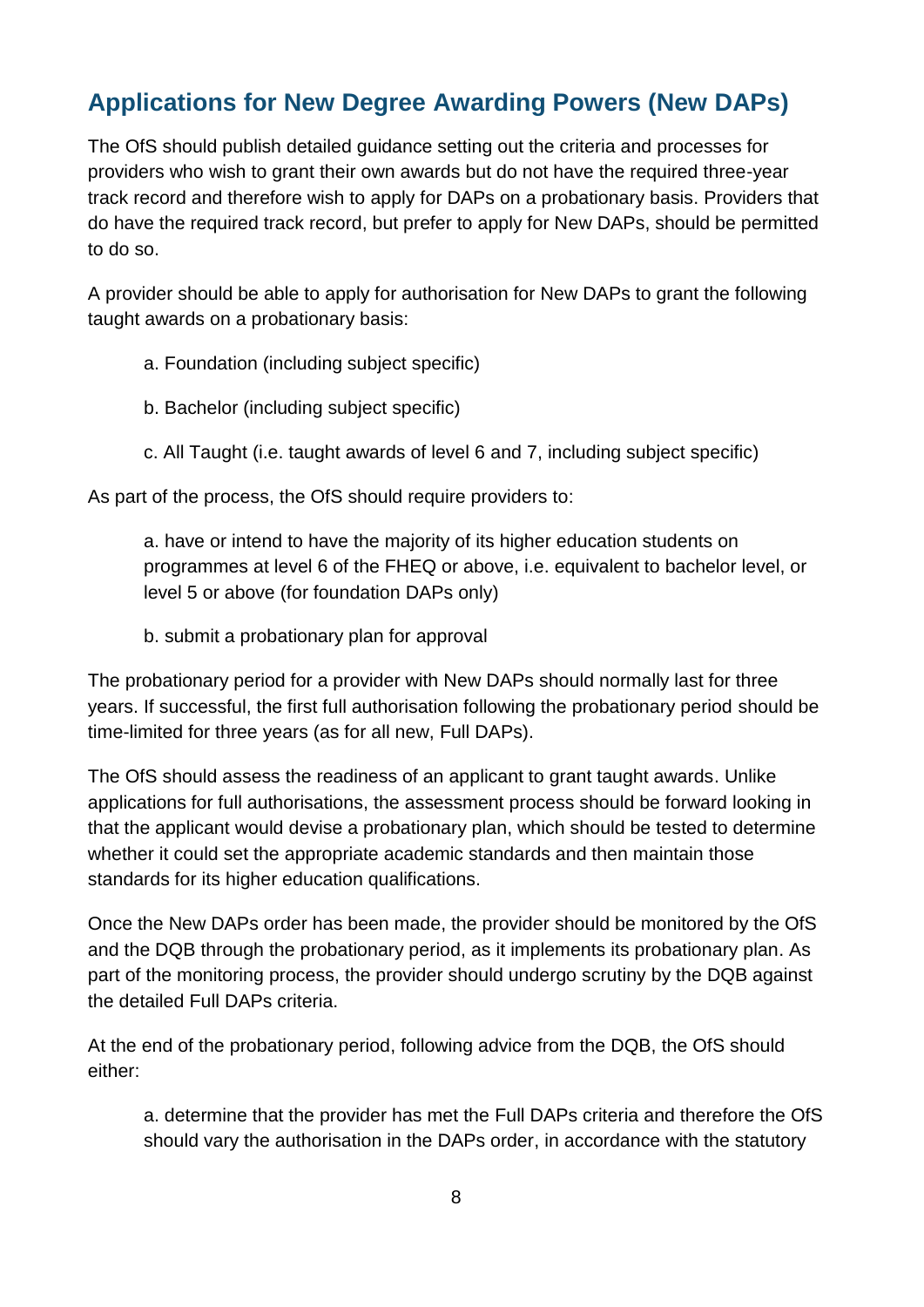procedures, to remove restrictions. This DAPs order should be a full authorisation to award DAPs

b. determine the provider has largely satisfied the criteria and the OfS should vary the order extending the probationary period (normally for up to 12 months)

c. determine the provider has failed to have met the Full DAPs criteria. The order will elapse at the end of the three-year time limit and the provider will no longer be a DAPs holder at that point.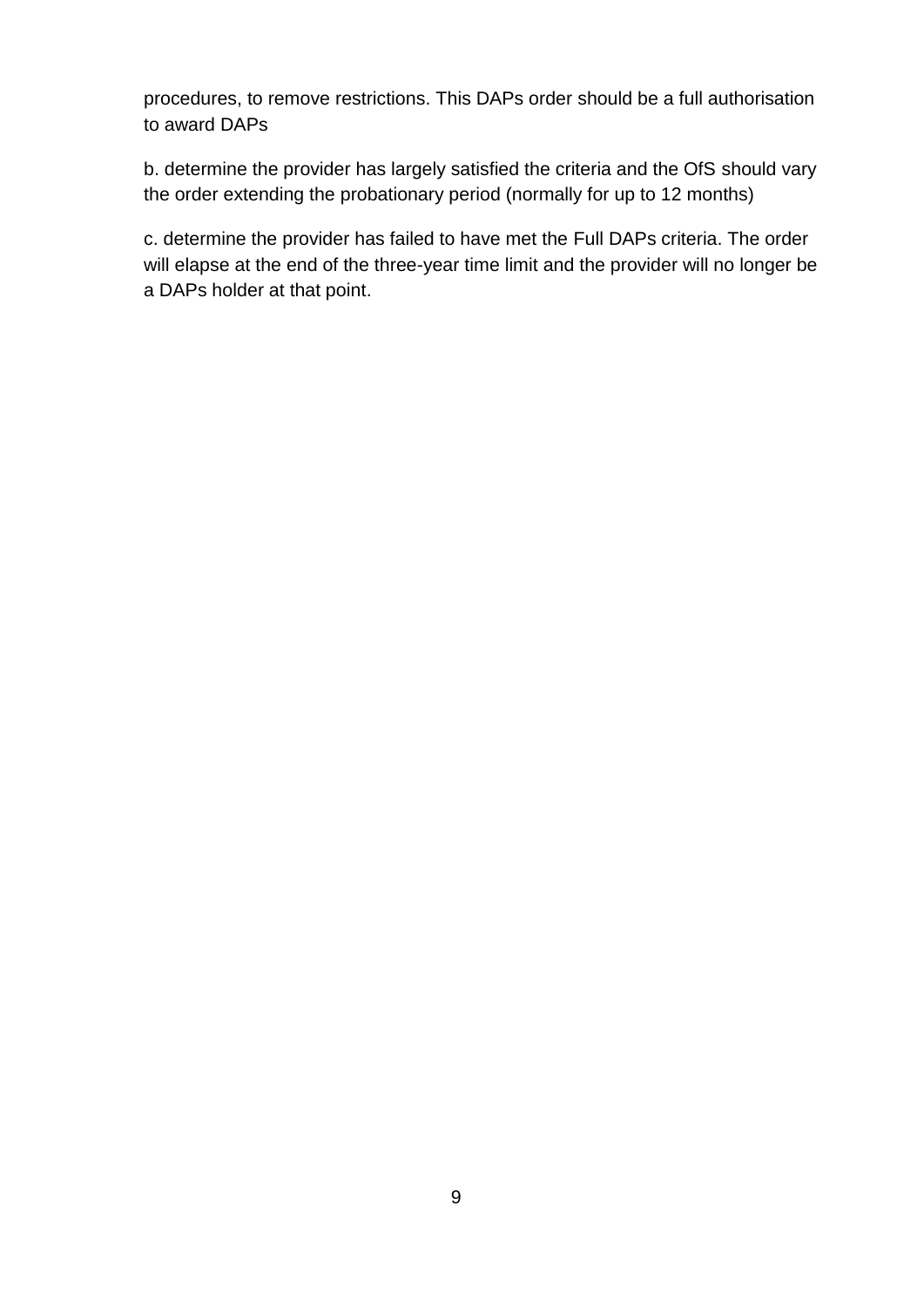## <span id="page-9-0"></span>**Consideration of applications for all types of DAPs**

The processes for considering applications for DAPs should be consistent with the Government's aim to encourage high quality, innovative provision of degree level courses. As such, we would like the OfS to ensure that the DQB's processes are adjusted from what is currently in operation to reflect this aim.

Membership of the advice body should truly reflect diversity of providers; by, for example, having experience of employing graduates, and encouraging competition in industry or another section of society; peer reviewers should have the necessary expertise to look at less traditional modes of delivery; and the overall scrutiny mechanisms should be set up in order to enable applicants to get decisions to the fastest possible timetable without compromising high quality standards.

## <span id="page-9-1"></span>**Time-limited DAPs and making time-limited DAPs indefinite**

All providers who are granted Full DAPs (i.e. not New DAPs) of any type by the OfS should get their award on a time-limited basis (for three years) in the first instance.

After three years of operating with a full authorisation, the provider should be subject to a review, which, if passed, would enable access to DAPs with no time limit.

This review should involve scrutiny by the DQB in the form of a health-check on the way the powers have been exercised during the preceding three years. If the outcome of the review is not satisfactory, the provider should remain with time-limited powers until such time as the concerns in question are resolved.

The OfS should also publish guidance for existing providers that currently have renewable DAPs (provided they have already operated with DAPs for at least three years) who wish to apply for indefinite DAPs from the academic year 2019/20 onwards.

## <span id="page-9-2"></span>**Review of the DAPs regime**

We would like the OfS to conduct a review of the operation of the effectiveness of the reformed system for applying for, and obtaining DAPs, at an appropriate point after at least three years of operation.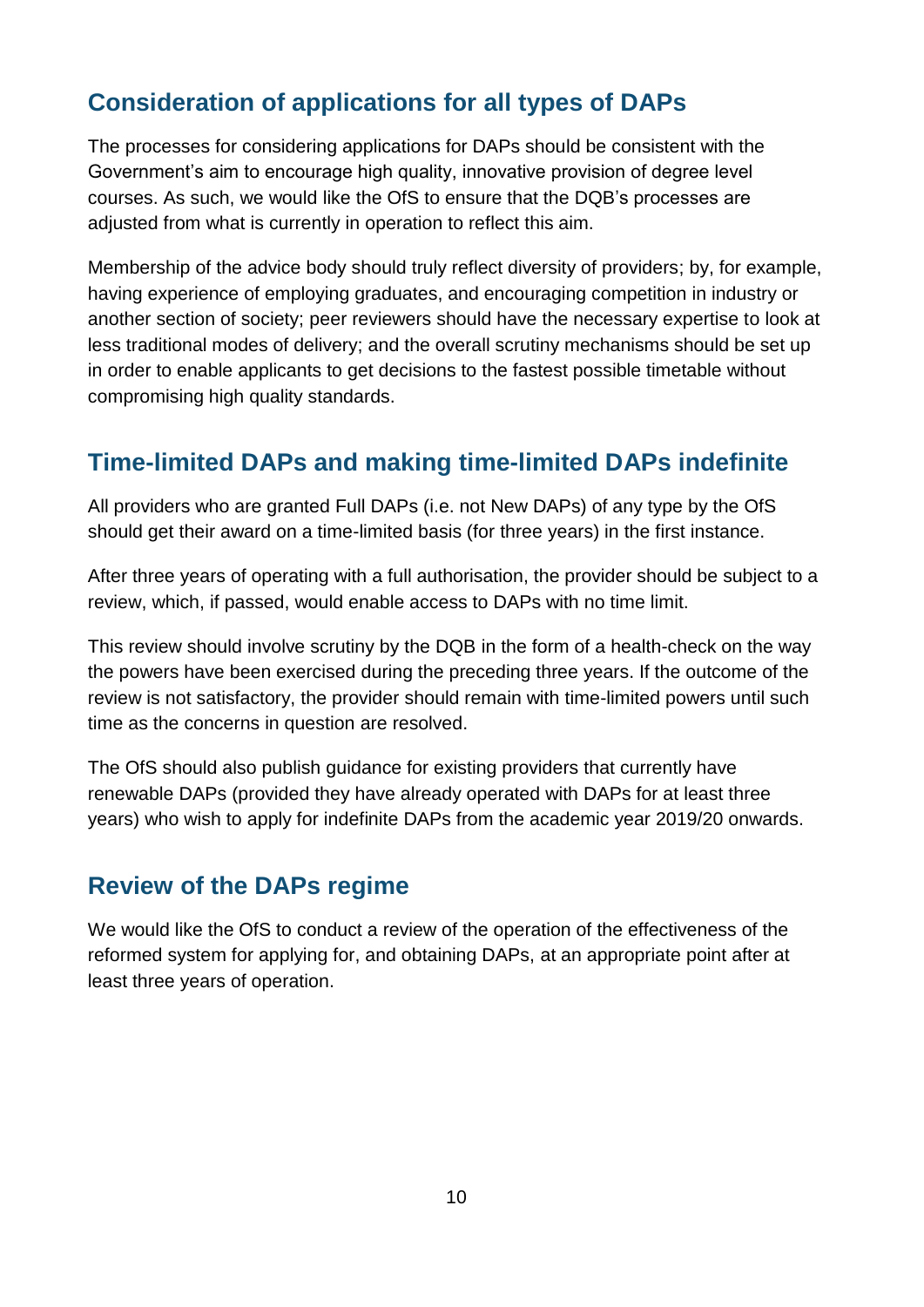# <span id="page-10-0"></span>**University Title**

The OfS should set out the criteria and processes for providers wishing to apply for UT or University College Title (UCT).

These new procedures should apply from 1 April 2019, in order to replace current guidance issued by the Department for Education, which will cease to have effect after 31 March 2019.

In line with sections 77(3A) of the Further and Higher Education Act 1992, and section 39(5A) of the Teaching and Higher Education Act 1998 (as amended by HERA), the OfS must have regard to the following factors before granting UT or UCT.

These factors are criteria, which we believe providers should be required to meet if they are to be awarded UT or UCT:

- 1) providers should be on the OfS register; and
- 2) providers should be complying with all ongoing registration conditions, including in relation to quality, financial sustainability and governance;
- 3) providers should have operated with Full DAPs (permitting them to grant awards other than foundation degrees only) for at least three years and have obtained indefinite DAPs;
- 4) the number of full time equivalent higher education students at a provider should exceed 55 per cent of the total number of the provider's full time equivalent students. (This is not applicable for providers seeking UCT).
- 5) where the provider obtained DAPs without having met the usual requirement that the majority of its higher education students are studying on level 6 courses, condition 4) above should be adjusted to additionally require that a majority of the full time equivalent higher education students are studying courses at level 6 or above.

For the purposes of calculating full time equivalent student numbers, the intensity of study should be taken into account, but not the mode of study (e.g. distance learning). We would like the OfS to publish the method of calculating this figure.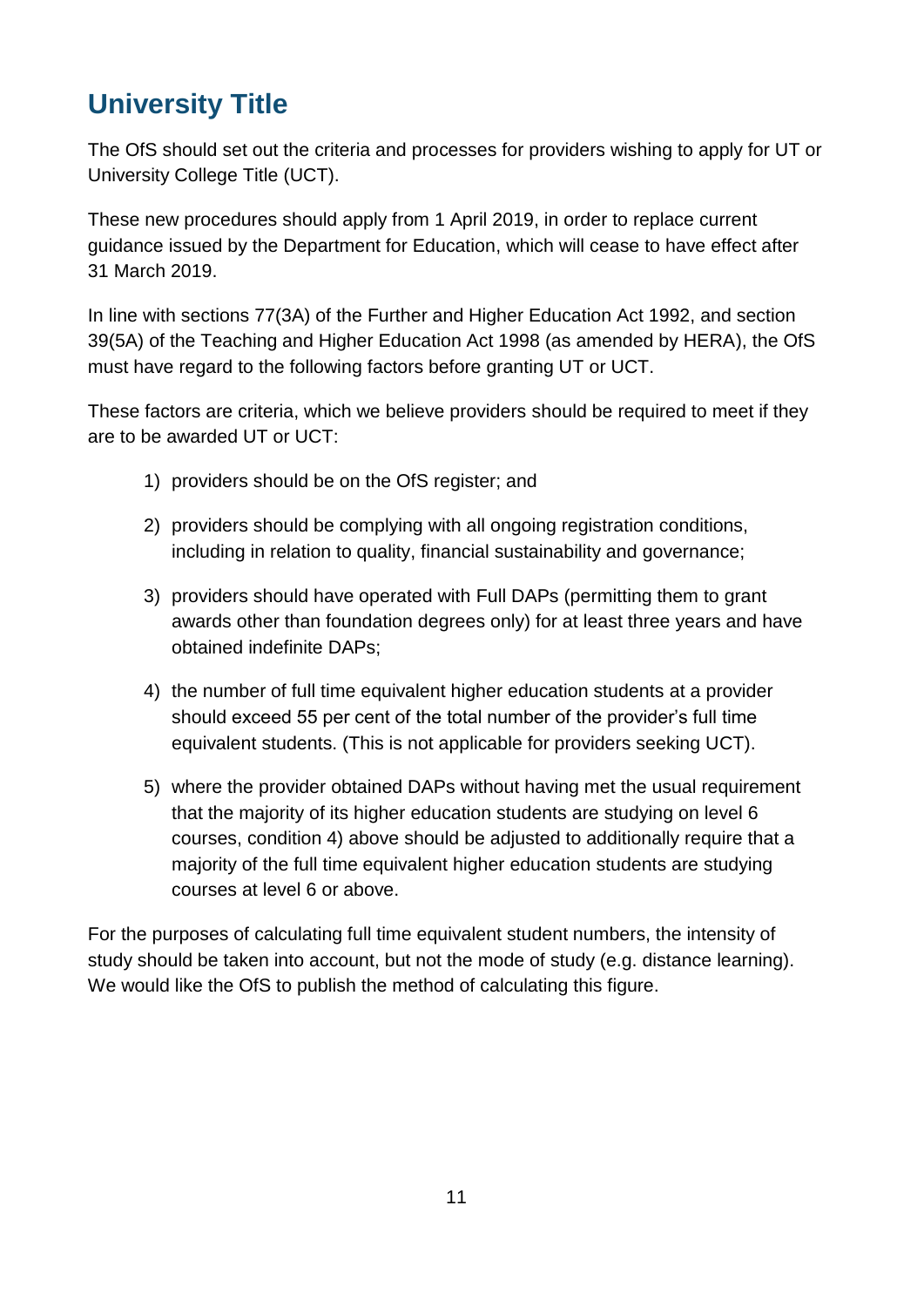# <span id="page-11-0"></span>**Revocation**

Under sections 44, 45 and 58 of HERA, the OfS has powers to revoke DAPs and UT, if one of three conditions apply.

For DAPs one of these conditions is satisfied:

*"if —*

*a. due to a change in circumstances since the authorisation was given, the OfS has concerns regarding the quality of, or the standards applied to, higher education which will be provided by the provider, and* 

*b. it appears to the OfS that those concerns are so serious that —*

*i. its powers by an order under section 42(1) to vary the authorisation are insufficient to deal with the concerns (whether or not they have been exercised in relation to the provider), and* 

*ii. it is appropriate to revoke the authorisation."* 

This condition was designed to ensure DAPs cannot be transferred to another institution through a sale, where there are no assurances that the new institution has been tested for their ability to set and maintain academic standards.

For UT one of these conditions is satisfied:

*"if, due to a change in circumstances since the authorisation, consent or other approval was given, it appears to the OfS to be no longer appropriate for the institution to include the word "university" in its name".*

This condition was designed to ensure that the meaning and concept of a university can be protected, and institutions cannot make structural changes that would undermine this.

For instance, if a university were to merge with a large further education provider, it might no longer be a predominantly higher education provider, and thus it would be misleading if it could continue to call itself a university.

As such, the OfS should consider as early as possible whether a change in circumstances merits a more detailed review of whether it is still appropriate for any provider to hold DAPs and/or UT, where this provider has been involved in or is about to be involved in a change in circumstances.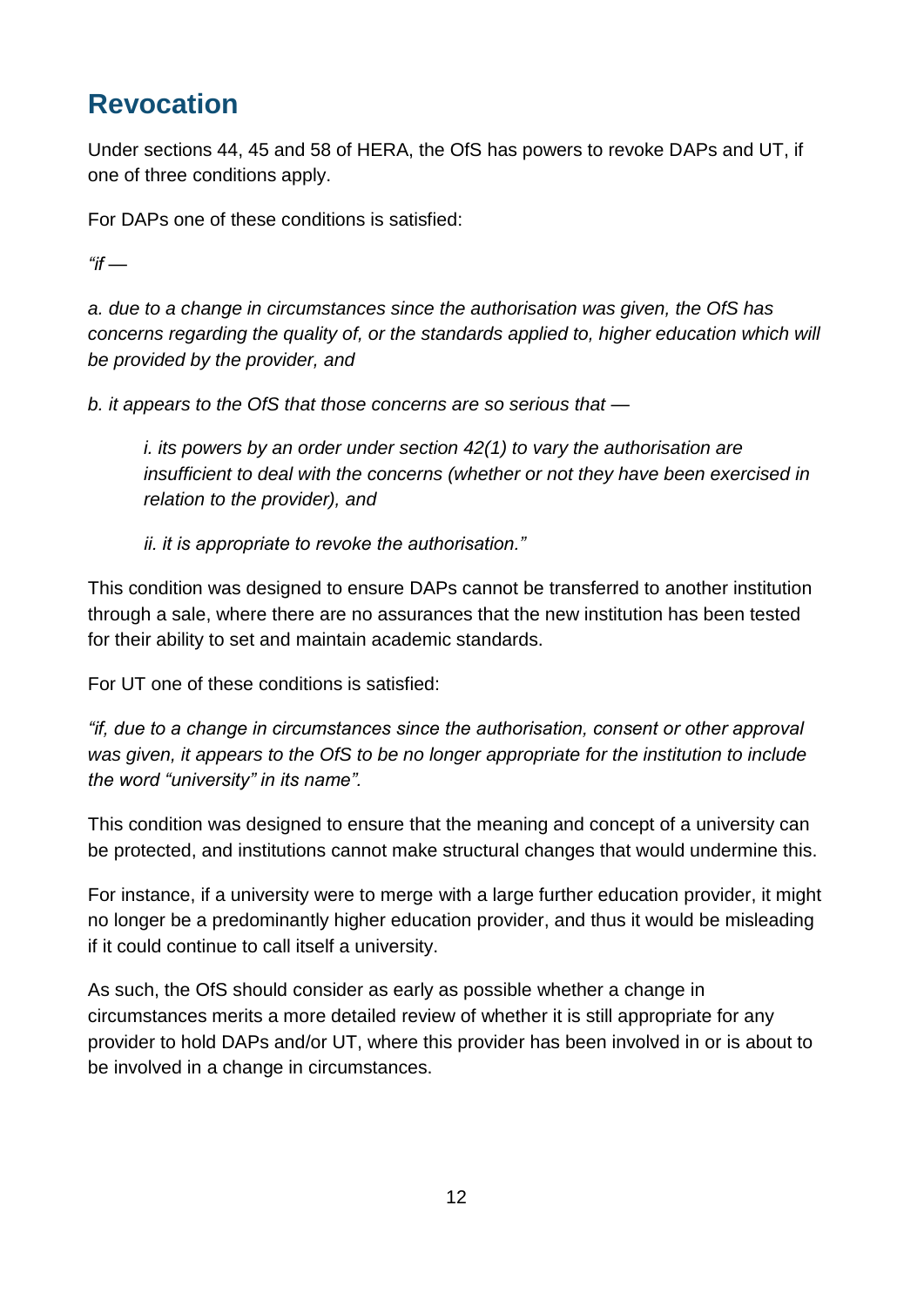We consider 'change in circumstances' to include:

- Sales (of either the institution itself, or its parent)
- Mergers
- Acquisitions
- Change in legal status
- Material change in business model (such as a move to focus on further instead of higher education)
- Other changes resulting in a change of control or ownership
- Other, similar structural changes, such as establishment of joint ventures, separation into multiple entities, etc.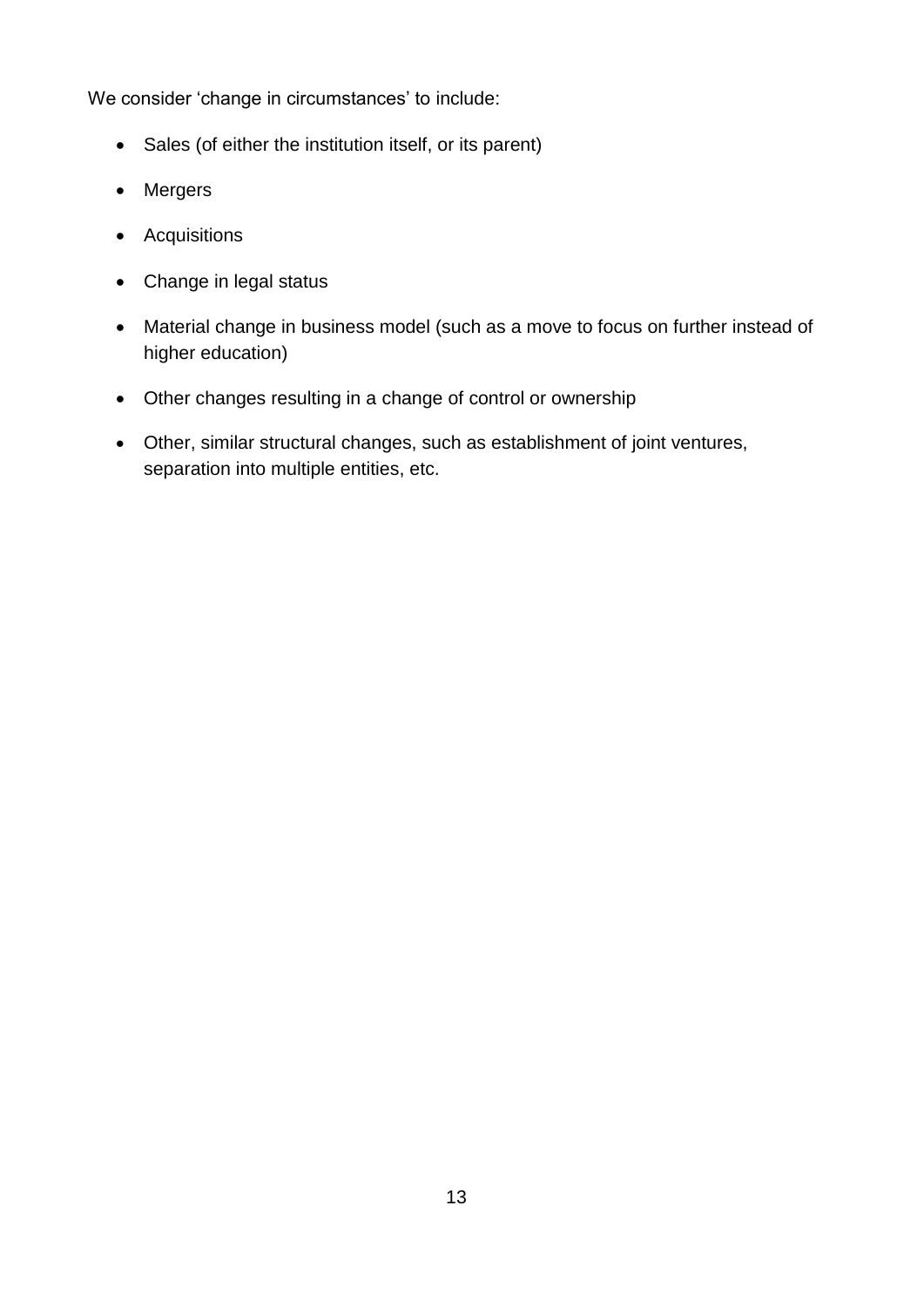# <span id="page-13-0"></span>**Further information**

[Current Higher Education Market Entry Guidance](https://www.gov.uk/government/collections/higher-education-market-entry-guidance)